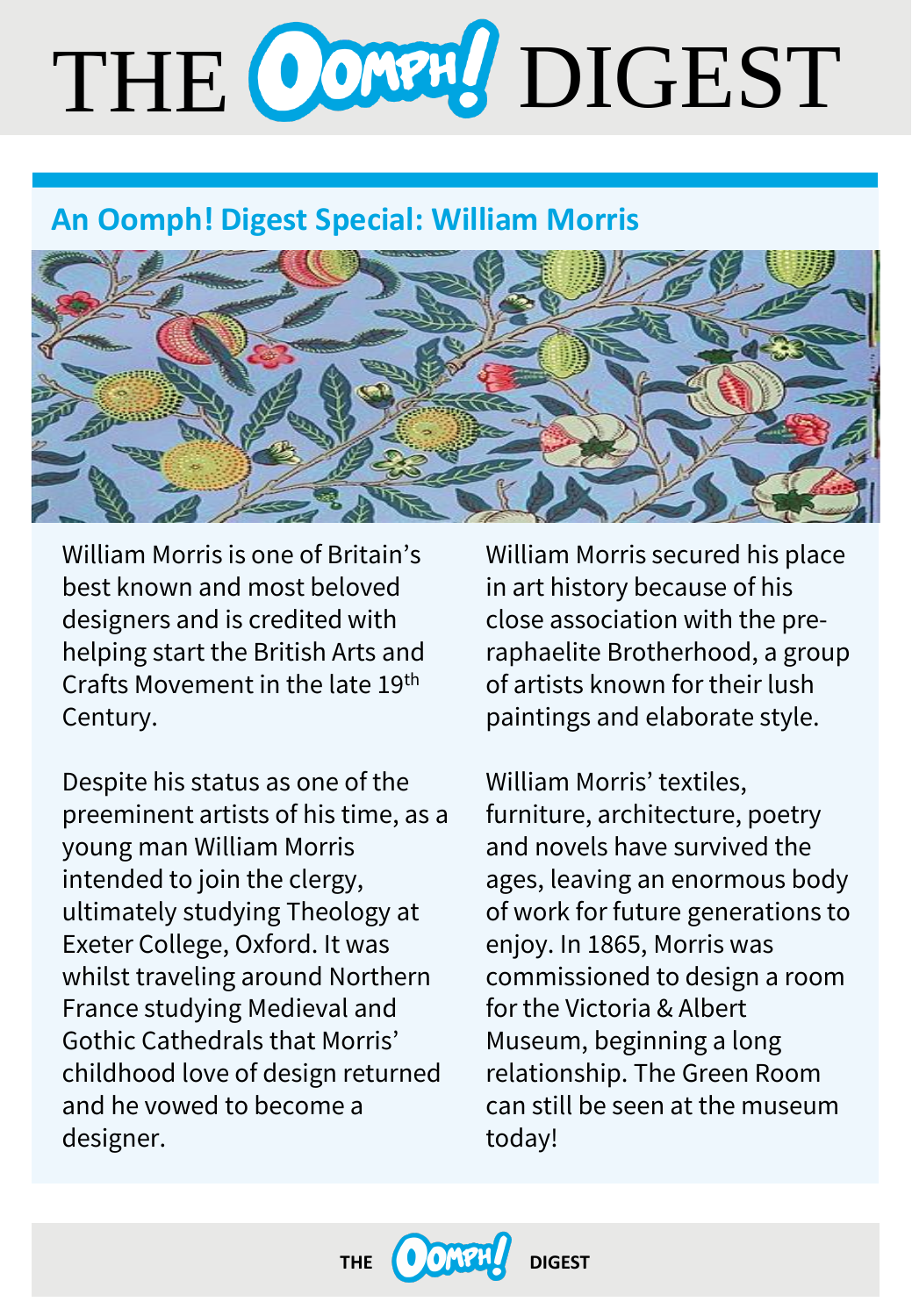# **William Morris and the Arts and Crafts Movement**



The Arts and Crafts Movement, thought to have started in earnest in 1861. It emphasised functional design which reflected the aesthetic values of the natural world and the virtues of the English Countryside. This is often thought to reflect the growing concerns surrounding industrialisation in the late 19<sup>th</sup> Century, as well as the public's desire to return to a previous natural idyll.

This art movement was named after The Arts and Craft Exhibition Society and influenced almost every aspect of design at the time. Inspired by William Morris, The Arts and Crafts aesthetic was interested in the quality of material and emphasised artistic vision over the uniformity of manufactured design at the time. Morris was also invested in the idea that his pieces could be used everyday, marrying utility and aesthetics.

# **Did you know…**

William Morris' most famous textile design, *The Strawberry Thief,* was inspired by his view from his home. The piece was initially intended to be used as a wall hanging or curtains. Despite being one of the most expensive designs, *The Strawberry Thief* was a client favourite and helped save the company from financial ruin.



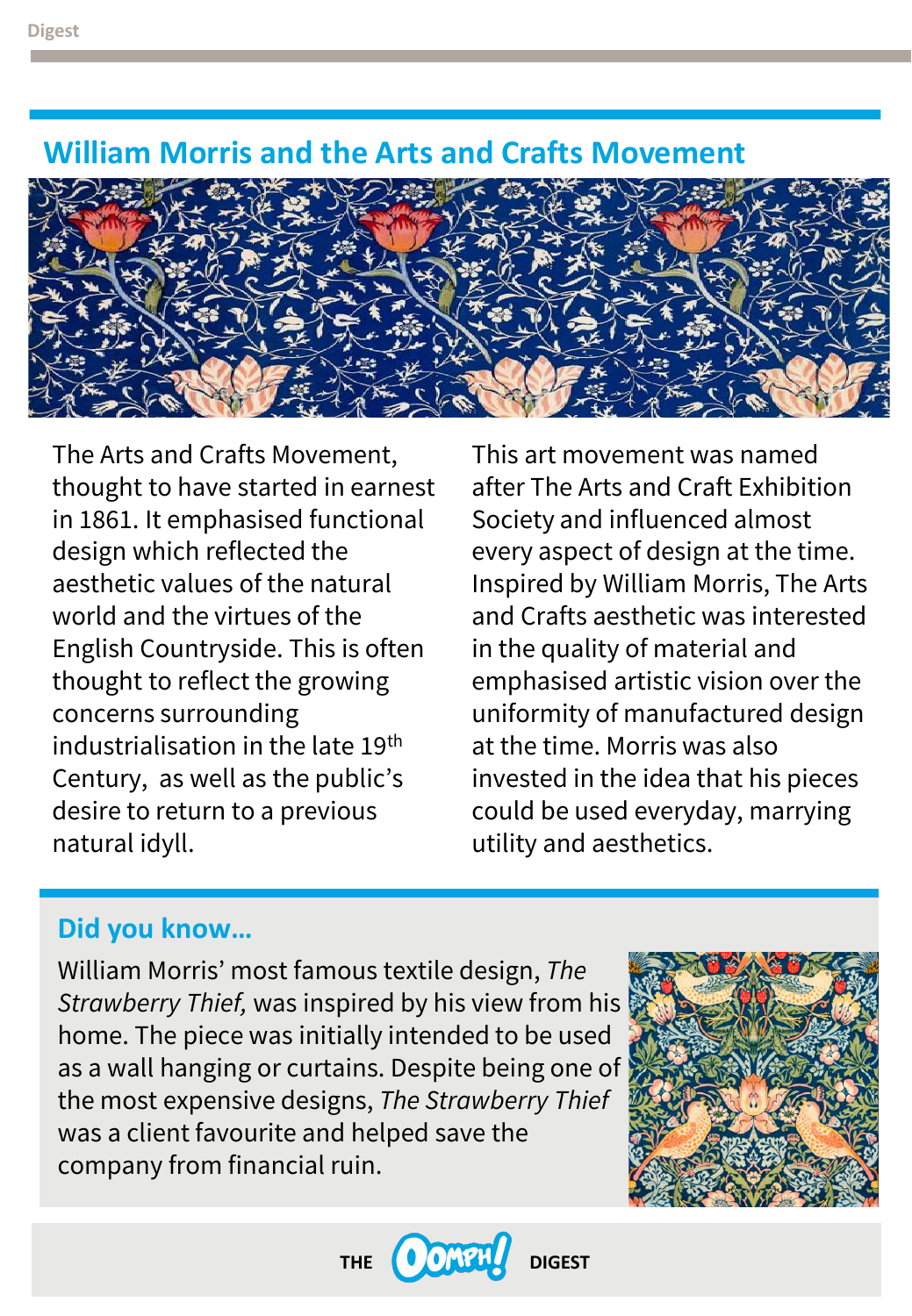# **William Morris and The Pre- William Morris' Childhood Raphealites**



William Morris was born to Emma and William Morris Snr. Morris Snr was a businessman and banker who, due to investments in a Devonshire mine, was able to provide a comfortable upper middle class existence. In later life, William Morris would draw inspiration from the land surrounding his large childhood home in Epping.

# The Pre-Raphealites were world renowned for their love of vibrant colour, detailed designs and fantastical landscapes. William Morris became associated with the Pre-Raphealite Brotherhood through his friendship with the dashing Dante Gabriel Rossetti, who painted over 30 portraits of his wife, Jane Morris. Although they produced very different work, Rossetti and Morris were admirers of each other's output and both were advocates of beautiful design.

# **William Morris' Writing**

Despite the fact he is best known to us as an artist, William Morris was perhaps equally popular as a writer in his lifetime. His first collection of poetry was published when he was 24 years old and his novel *The Wood Beyond The World* is seen as hugely important in establishing fantasy fiction as a genre. He was in the middle of completing his novel *The Sundering Flood* when he died in 1896.